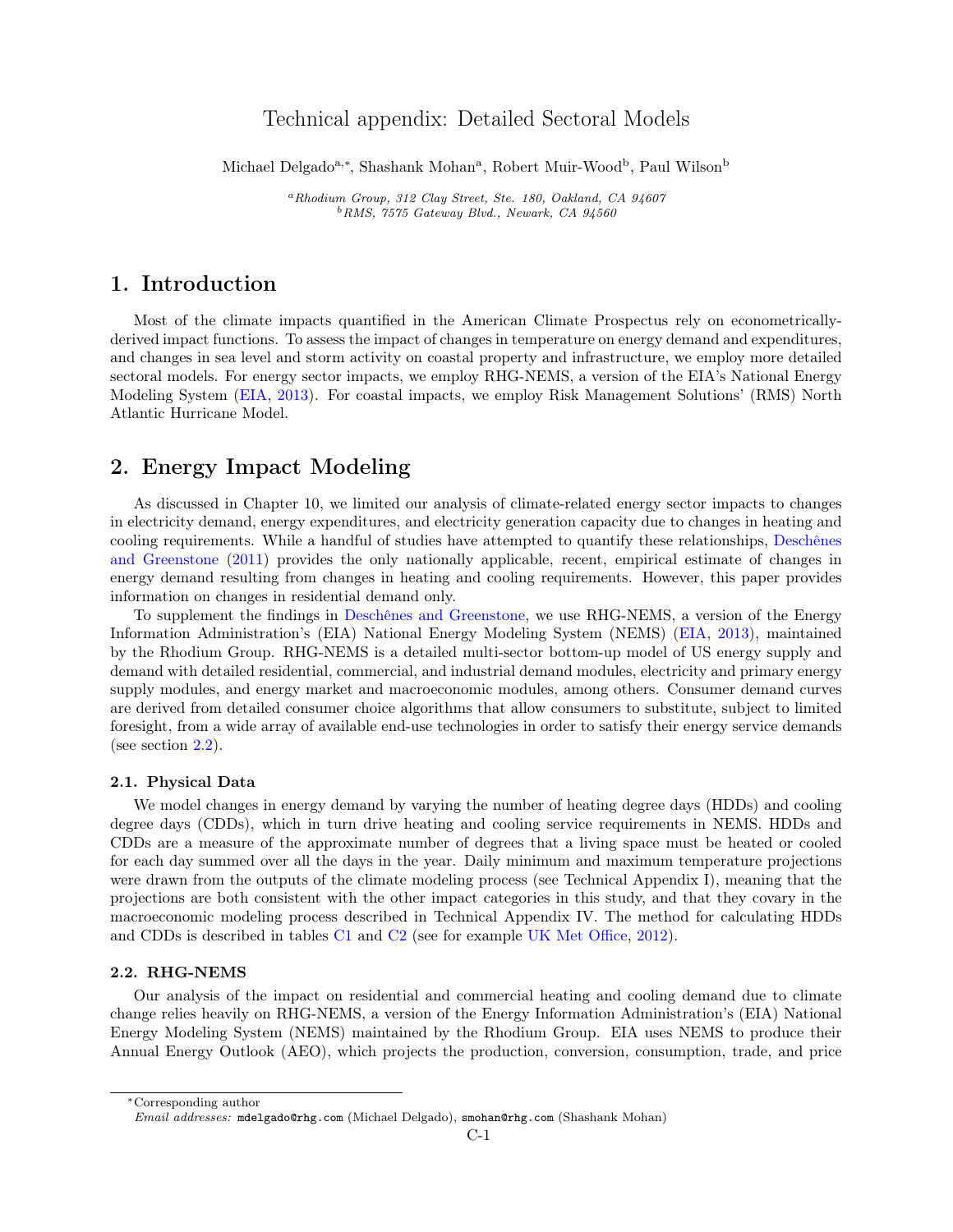<span id="page-1-1"></span>Table C1: Formula for calculating daily HDD-65

<span id="page-1-0"></span>

| Condition                         | Formula Used                                                                                       |
|-----------------------------------|----------------------------------------------------------------------------------------------------|
| $T_{min} > 65F$                   | $D_h=0$                                                                                            |
| $\frac{(T_{max}+T_{min})}{2}>65F$ |                                                                                                    |
| $T_{max} > = 65F$                 | $D_h = \frac{(65F - T_{min})}{4}$<br>$D_h = \frac{(65F - T_{min})}{2} - \frac{(T_{max} - 65F)}{4}$ |
| $T_{max} < 65F$                   | $D_h = 65F - \frac{(T_{max} + T_{min})}{2}$                                                        |

Table C2: Formula for calculating daily CDD-65

| Condition                           | Formula Used                                                                      |
|-------------------------------------|-----------------------------------------------------------------------------------|
| $T_{max} < 65F$                     | $D_c=0$                                                                           |
| $\frac{(T_{max}+T_{min})}{2} < 65F$ | $D_c = \frac{(T_{max} - 65F)}{4}$                                                 |
| $T_{min} \leq 65F$                  | $D_c = \frac{\sqrt{4}}{2}$ = $\frac{\sqrt{4-65F}}{2}$ - $\frac{(65F-T_{min})}{2}$ |
| $T_{min} > 65F$                     | $D_c = \frac{(T_{max} + T_{min})}{T} - 65F$                                       |

of energy in United States through 2040. NEMS is an energy-economic model that combines a detailed representation of the US energy sector with a macroeconomic model provided by IHS Global Insight. The version of RHG-NEMS used for this analysis is keyed to the 2013 version of the AEO. The NEMS model is documented in full in [US Energy Information Administration](#page-12-2) [\(2009\)](#page-12-2). Documentation of the macroeconomic and energy sector assumptions used in the AEO 2013 version of NEMS is available in [US Energy Information](#page-12-3) [Administration](#page-12-3) [\(2013a\)](#page-12-3).

RHG-NEMS is designed as a modular system with a module for each major source of energy supply, conversion activity and demand sector, as well as the international energy market and the US economy (figure [C1\)](#page-2-0). The integrating module acts as a control panel, executing other RHG-NEMS modules to ensure energy market equilibrium in each projection year. The solution methodology of the modeling system is based on the Gauss-Seidel algorithm. Under this approach, the model starts with an initial solution, energy quantities and prices, and then iteratively goes through each of the activated modules to arrive at a new solution. That solution becomes the new starting point and the above process repeats itself. The cycle repeats until the new solution is within the user-defined tolerance of the previous solution. Then the model has 'converged', producing the final output.

### 2.2.1. Residential and commercial demand modules

In RHG-NEMS, energy consumption estimates of residential and commercial sectors are modeled using the Residential and Commercial Demand modules. The Residential Demand Module projects energy demand by end-use service, fuel type, and Census division (table [C3\)](#page-2-1). Similarly, the Commercial Demand Module projects energy demand by end-use service and fuel type for eleven different categories of buildings in each Census division (table [C4\)](#page-3-0). Both modules use energy prices and macroeconomic projections from the RHG-NEMS system to estimate energy demand based on extensive exogenous inputs including consumer behavior, appliance efficiency and choices, and government policies.

One of the factors affecting energy demand in RHG-NEMS is climate. Future climate is represented as annual HDDs and CDDs by census region in both the residential and commercial demand modules. The modules incorporate the future change in heating demand (due to change in HDDs) and cooling demand (due to change in CDDs) to inform decisions about appliance purchases as well as total energy consumption. For further details see Residential Demand module [\(US Energy Information Administration,](#page-12-4) [2013c\)](#page-12-4) and Commercial Demand module documentations [\(US Energy Information Administration,](#page-12-5) [2013b\)](#page-12-5).

## 2.3. Impact Estimation

Due to the complexity and run time of RHG-NEMS, running the model for each of our weather draws was infeasible. Instead, we constructed representative scenarios that varied the HDDs and CDDs from our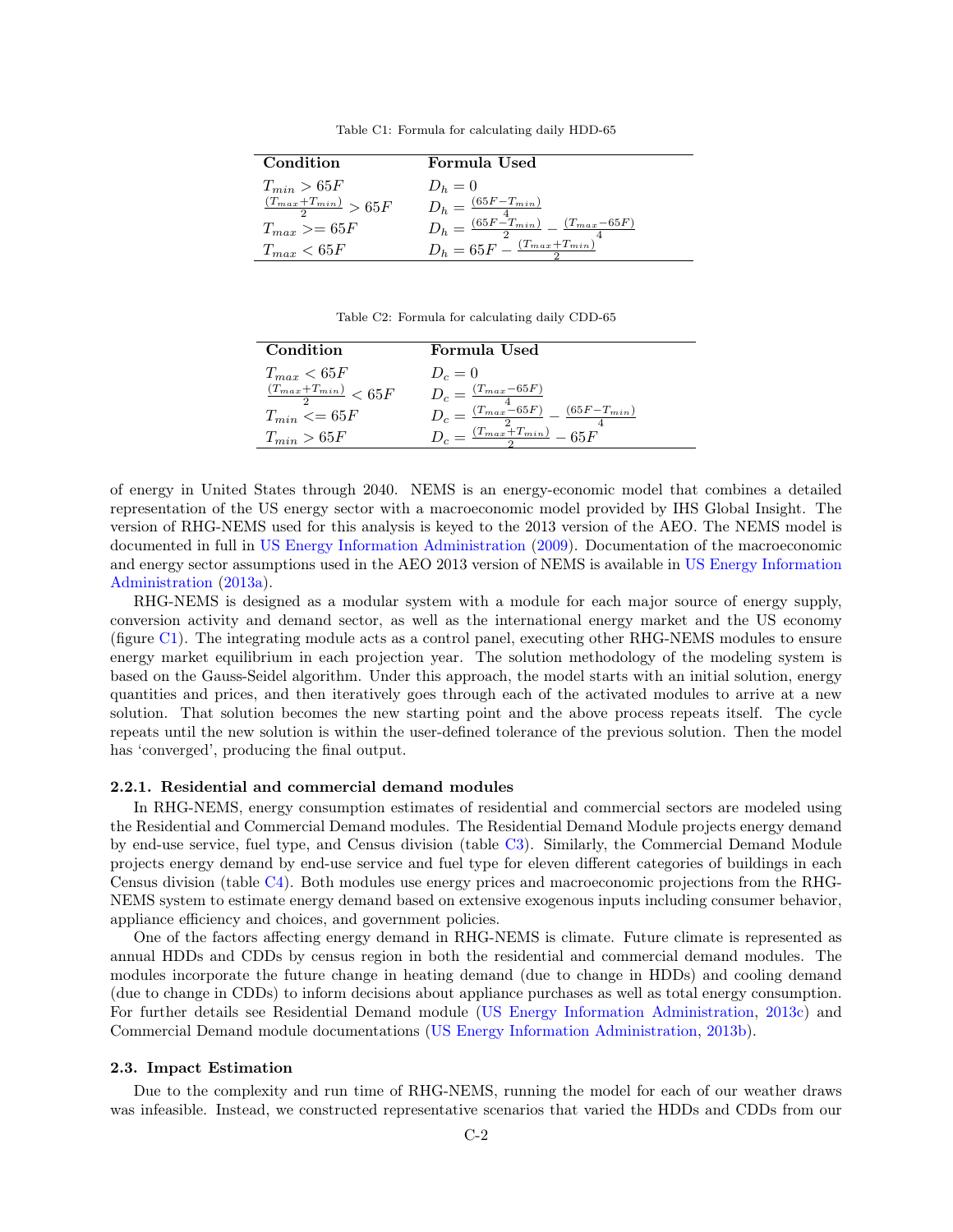

<span id="page-2-0"></span>Figure C1: Basic NEMS structure and Information Flow

| Index | <b>Census Division</b> | <b>Housing Type</b> | Fuel        | <b>Technology Choice</b> |
|-------|------------------------|---------------------|-------------|--------------------------|
| Value |                        |                     |             |                          |
|       | New England            | Single Family       | Distillate  | Space Heating            |
| 2     | Middle Atlantic        | Multifamily         | LPG.        | Space Cooling            |
| 3     | East North Central     | Mobile Home         | Natural Gas | Clothes Washing          |
| 4     | West North Central     |                     | Electricity | Dishwashing              |
| 5     | South Atlantic         |                     | Kerosene    | Water Heating            |
| 6     | East South Central     |                     | Wood        | Cooking                  |
| 7     | West South Central     |                     | Geothermal  | Clothes Drying           |
| 8     | Mountain               |                     | Coal        | Refrigeration            |
| 9     | Pacific                |                     | Solar       | Freezing                 |

<span id="page-2-1"></span>Table C3: Residential Module: Key Variables

baseline and recorded the response of the model in the variables of interest: changes in energy and electricity demand, energy and electricity expenditures and electricity generation capacity. Using the results of these runs, we built the response functions to estimate, for each census region, the percent change in a particular variable due to absolute changes in the number of HDDs and CDDs. Table [C5,](#page-3-1) for example, presents the response functions for electricity demand from an increase in 1 HDD or CDD.

The final distributions were estimated using a Monte Carlo simulation of the changes in county, state, regional, and national energy expenditures, electricity demand, and changes in national electricity generation capacity given the set of all modeled changes in county daily temperature extremes. The HDD-CDD response functions given above are applied to all counties within each census region. This process yields a set of covarying distributions for percent changes in electricity and energy demand at the county level for each year in the analysis. Changes in state, regional, and national quantities use population-weighted average changes in HDDs and CDDs at the state level. Base values are EIA estimates of state-level electricity sales [\(2014a\)](#page-12-6) and energy expenditures [\(2014b\)](#page-12-7). For maps displaying county-level absolute changes in electricity and energy demand, we multiply each county's share of the state population by the state's base energy or electricity demand to find a base county-level value. In some cases where the statewide energy or electricity demand distribution departs significantly from the population distribution this will misrepresent the magnitude of changes at the county level. However, the data portrayed in these maps are intended for illustrative purposes and do not factor into any state or national calculations.

In calculating total direct costs and benefits, including all impact categories, we used changes in residential and commercial energy expenditures, derived from the percent changes in this quantity provided by RHG-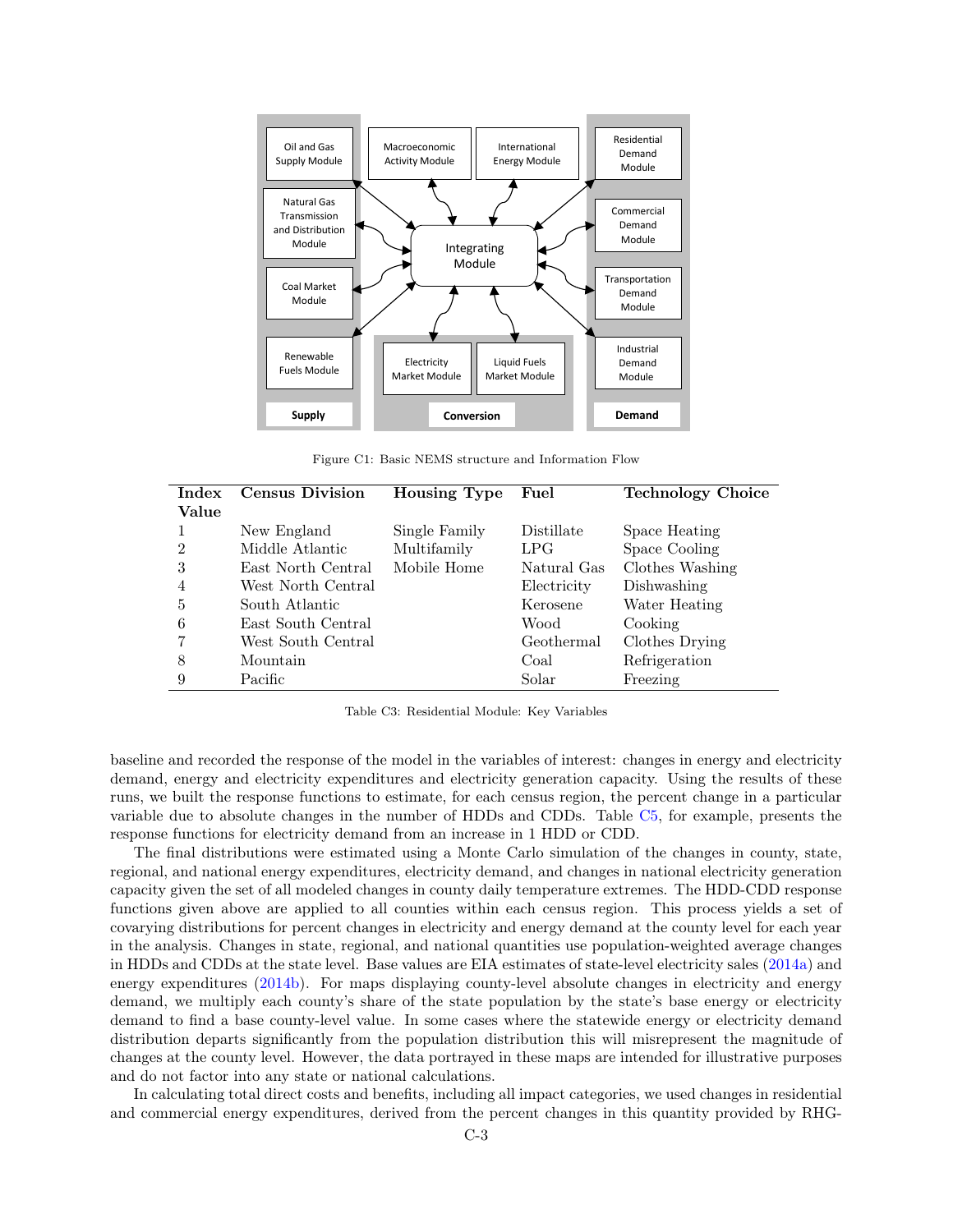| Index          | <b>Census Division</b> | <b>Building Type</b> | Fuel                  | <b>End-use Service</b> |
|----------------|------------------------|----------------------|-----------------------|------------------------|
| Value          |                        |                      |                       |                        |
|                | New England            | Assembly             | Electricity           | Space Heating          |
| $\overline{2}$ | Middle Atlantic        | Education            | Natural Gas           | Space Cooling          |
| 3              | East North Central     | Food Sales           | Distillate Oil        | Water Heating          |
| 4              | West North Central     | Food Service         | Residual Oil          | Ventilation            |
| 5              | South Atlantic         | Health Care          | <b>LPG</b>            | Cooking                |
| 6              | East South Central     | Lodging              | Steam Coal            | Lighting               |
| 7              | West South Central     | Office - Large       | Motor Gasoline        | Refrigeration          |
| 8              | Mountain               | Office - Small       | Kerosene              | Office Equip. - PCs    |
| 9              | Pacific                | Mercantile & service | Wood                  | Office Equip. - other  |
| 10             |                        | Warehouse            | Municipal Solid Waste | Misc. End-Use Loads    |
| 11             | U.S. Total             | Other                | Hydro                 |                        |
| 12             |                        |                      | Waste Hear            |                        |
| 13             |                        |                      | Other Gaseous Fuels   |                        |

<span id="page-3-0"></span>Table C4: Commercial Module: Key Variables

<span id="page-3-1"></span>Table C5: Predicted change in residential and commercial electricity demand from a change in 1 HDD/CDD [percent]

| <b>Census Region</b> | HDD         | CDD         |
|----------------------|-------------|-------------|
| New England          | $0.00056\%$ | 0.00329%    |
| Middle Atlantic      | $0.00150\%$ | 0.00895%    |
| East North Central   | $0.00101\%$ | 0.00924%    |
| West North Central   | 0.00023%    | 0.00755%    |
| South Atlantic       | $0.00040\%$ | 0.00718%    |
| East South Central   | $-0.00138%$ | $0.00620\%$ |
| West South Central   | $-0.00047%$ | 0.00742%    |
| Mountain             | $0.00061\%$ | 0.00881\%   |
| Pacific              | $0.00130\%$ | $0.00673\%$ |

NEMS and the base energy expenditures by state from EIA [\(US Energy Information Administration,](#page-12-7) [2014b\)](#page-12-7).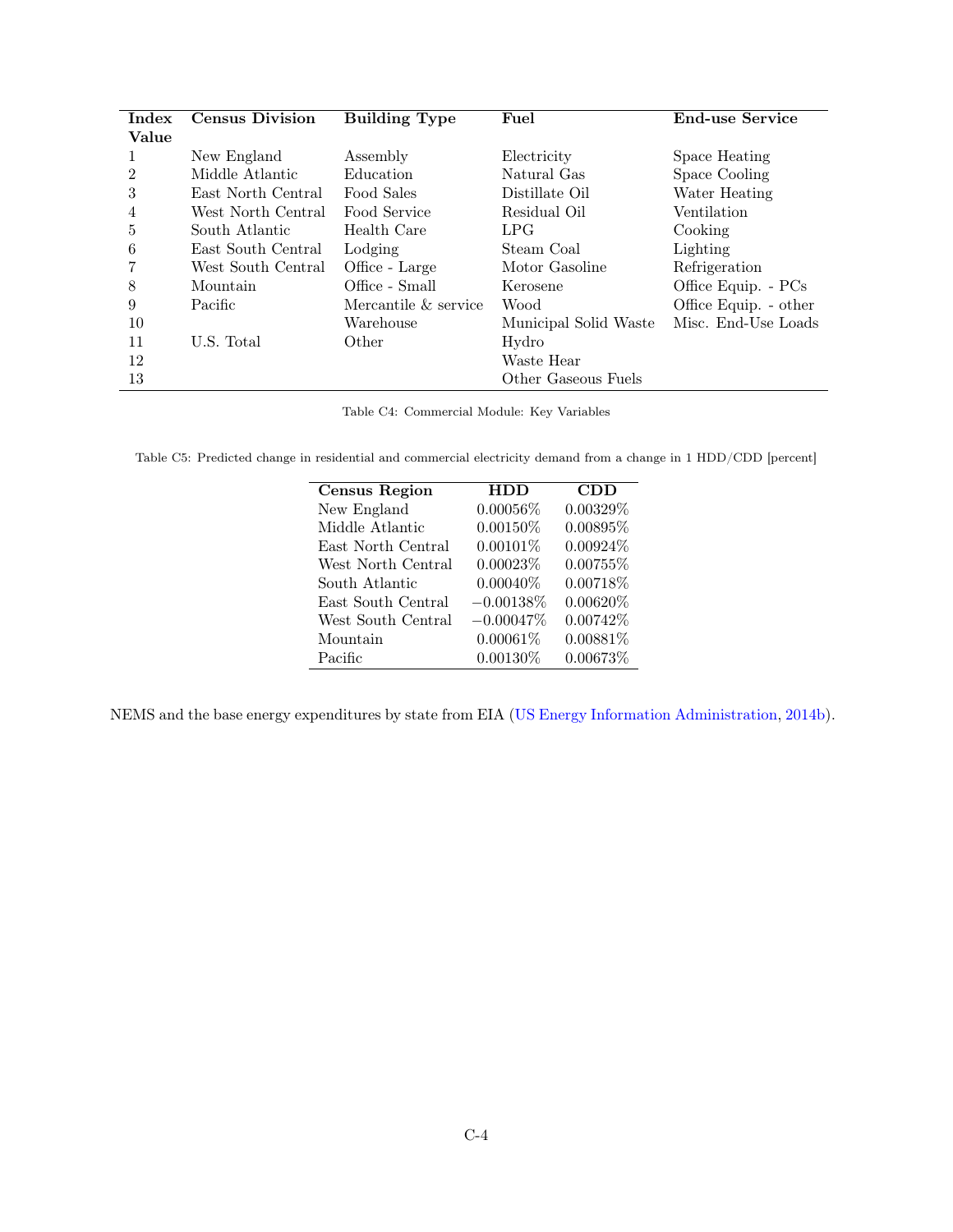Table C6: Predicted change in residential energy demand from a change in 1 HDD/CDD [percent]

| Census Region      | <b>HDD</b>   | CDD         |
|--------------------|--------------|-------------|
| New England        | $0.00102\%$  | $0.00511\%$ |
| Middle Atlantic    | $0.00116\%$  | 0.00012%    |
| East North Central | $0.00040\%$  | $0.00011\%$ |
| West North Central | $0.00010\%$  | 0.00012%    |
| South Atlantic     | $0.00102\%$  | 0.00907%    |
| East South Central | $-0.00193\%$ | $0.00759\%$ |
| West South Central | $0.00494\%$  | $0.00010\%$ |
| Mountain           | $-0.00010\%$ | $0.00014\%$ |
| Pacific            | $0.00239\%$  | 0.00769%    |

Table C7: Predicted change in commercial energy demand from a change in 1 HDD/CDD [percent]

| <b>Census Region</b> | <b>HDD</b>   | CDD         |
|----------------------|--------------|-------------|
| New England          | 0.00013%     | $0.00160\%$ |
| Middle Atlantic      | 0.00176\%    | 0.00621%    |
| East North Central   | 0.00157%     | 0.00776%    |
| West North Central   | 0.00037%     | 0.00317%    |
| South Atlantic       | $-0.00030\%$ | 0.00505%    |
| East South Central   | $-0.00056\%$ | 0.00423%    |
| West South Central   | $-0.00681\%$ | $0.00410\%$ |
| Mountain             | 0.00138%     | 0.00322%    |
| Pacific              | 0.00048%     | $0.00600\%$ |

Table C8: Predicted change in national electricity capacity required from a change in 1 HDD/CDD [GW]

|          | <b>HDD</b> | -CDD.  |
|----------|------------|--------|
| US Total | 0.08184    | 0.2856 |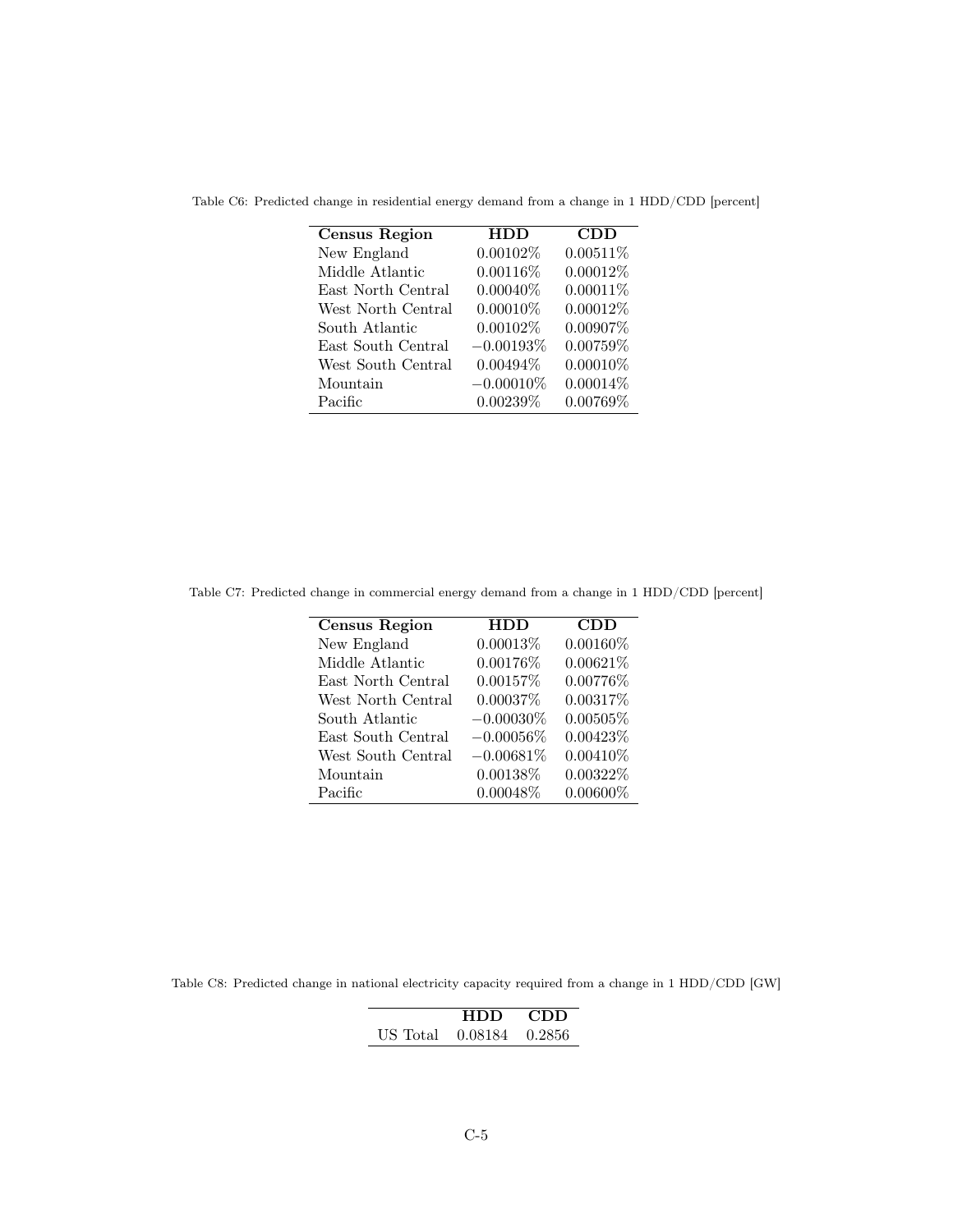## 3. Coastal Impacts

## 3.1. Introduction to RMS

Risk Management Solutions, Inc. ("**RMS**") is a leading provider of products and services for the quantification, management and transfer of catastrophe risk. RMS offers risk assessment models for over 50 territories world-wide, encompassing major perils such as earthquakes, tropical cyclones, other windstorms, floods, terrorist attacks and infectious disease. Founded at Stanford University in 1988, RMS operates today from ten offices in the United States, Europe, India, China and Japan, with headquarters in Newark, California. RMS is a subsidiary of the U.K.-based Daily Mail and General Trust plc media enterprise.

RMS employs professionals with backgrounds in actuarial and statistical sciences, meteorology, physics, geology, seismology, structural and civil engineering, management consulting, economics and finance. RMS also utilizes a global network of academic contacts and consulting engineers who are retained for periodic review of RMS technology or for specific projects.

## 3.2. RMS Modeling Overview

This section describes in general terms the RMS modeling process for a number of catastrophe risk perils. Analytical and statistical models for quantifying catastrophe risk have become a key component in how insurance and reinsurance companies manage the risk of natural disasters. These models are founded on a range of analytical, engineering and empirical techniques. Given the scientific understanding of natural catastrophes, the methodology behind these models incorporates established principles of meteorology, seismology, wind and earthquake engineering, and other related fields to model the frequency, severity and physical characteristics of natural catastrophes. To estimate the losses resulting from such catastrophes, RMS has developed a computer program and certain related utilities that provide a mathematical representation of catastrophes and that simulate the ultimate damage and insured losses to property for each simulated even.

The figure below summarizes the data and processes used to model the financial loss from catastrophe events within RMS' commercially available models.

The RMS property loss models consist of three main elements:

- 1. Pre-compiled databases defining the events, site hazards (for example, distance to coast for hurricane, topography for surge) and details about the building stock vulnerability.
- 2. Analytical modules including stochastic, hazard, vulnerability and financial analysis components, as described below.
- 3. Exposure data describing the properties of the exposure analyzed (typically for insurance the property exposure) including its location, building information and details of insurance coverages including covered perils and financial terms.

Regardless of the peril, RMS Models follow a consistent structure comprising four principal modules.

- 1. Stochastic Module: simulates tens of thousands of hypothetical events, each uniquely identified by its location, physical characteristics and rate of occurrence, to provide a representation of the universe of physically plausible combinations of key event parameters more comprehensive than could be obtained from the sparse catalog of historical events.
- 2. Hazard Module: determines an event's intensity of effect (such as windspeed, or flood depth) at a given location given the parameters of the event and their interaction with the site conditions.
- 3. Vulnerability Module: generates an estimate of the Mean Damage Ratio ("MDR") to a specific exposure as a function of the hazard, as well as a coefficient of variation  $(^\omega \mathbf{C} \mathbf{V}^{\prime\prime})$  around the mean, reflecting uncertainty both in the estimation of the hazard and the resulting damage. The MDR is the repair cost to the exposure represented as a percentage of the value.
- 4. Financial Analysis Module: applies the MDR and the related CV generated by the Vulnerability Module for each event to estimate the distribution of losses for each event at each location and in the aggregate across all the events in the simulation.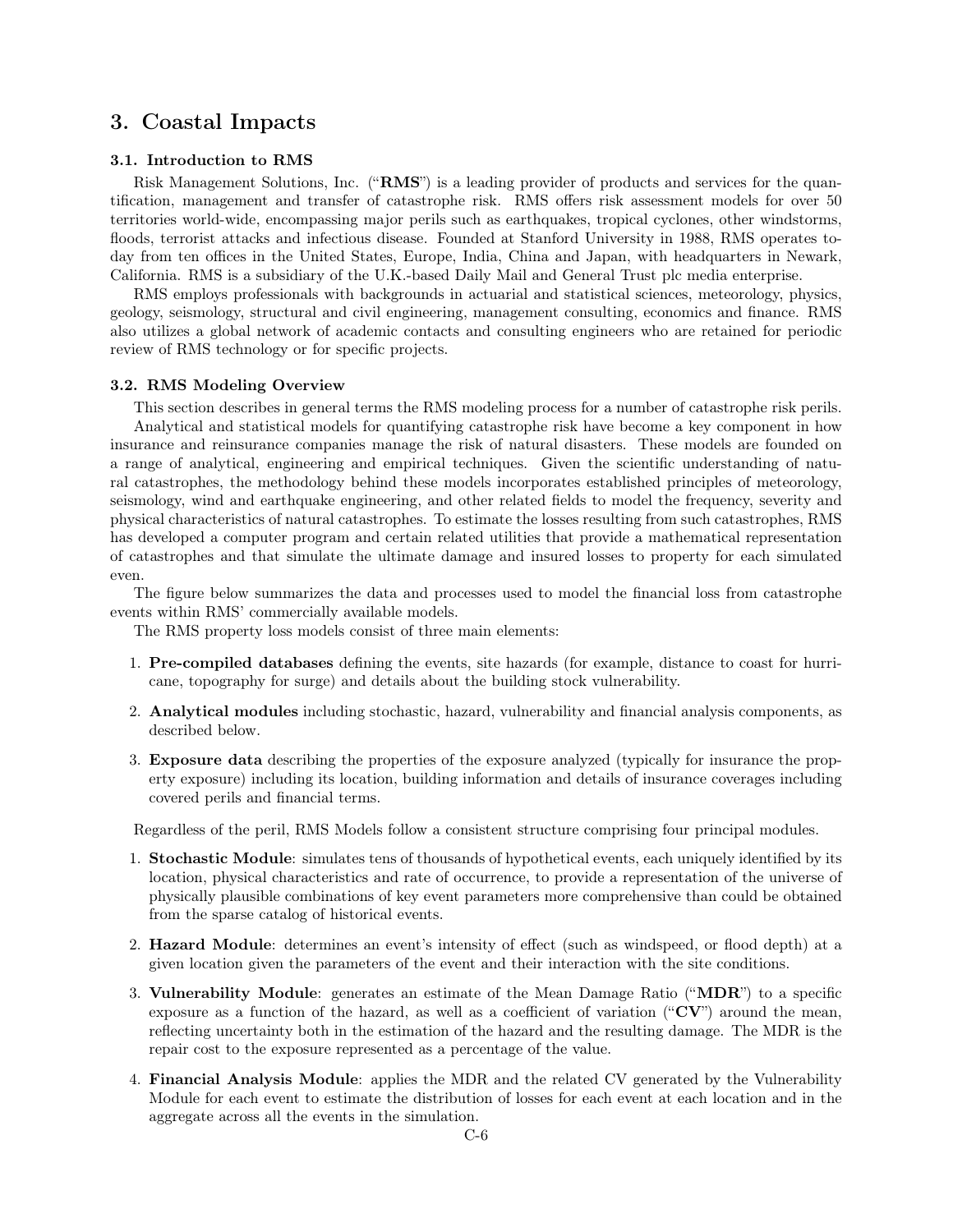#### **Model Data**

**Historical:** Historicallcatalogs

(e.g., historical data)

**Hazard:** data on event hazard

(e.g., ground shaking intensity, peak wind speed data)

**Vulnerability:** curves relating hazard to impact on exposed locations

## Figure C2: The RMS Modeling Process

**Analytical Modules**

**Stochastic:** Determine the physical parameters, location and frequency of events

Hazard: determine the event hazard (e.g., peak ground shaking intensity, peak wind speed)

**Vulnerability:** calculate mean damage ratio and coefficient of variation for exposed locations and resulting loss of use

**Financial:** Calculate financial loss for each location considering the re/insurance policies, and aggregate

**Financial Loss**

**Exposure Data**

**Geospatial:** address information

Latitude, Longitude

**Exposure: location characteristics -** Construction class, Number of stories, Age, Occupancy, TIV, limits, etc.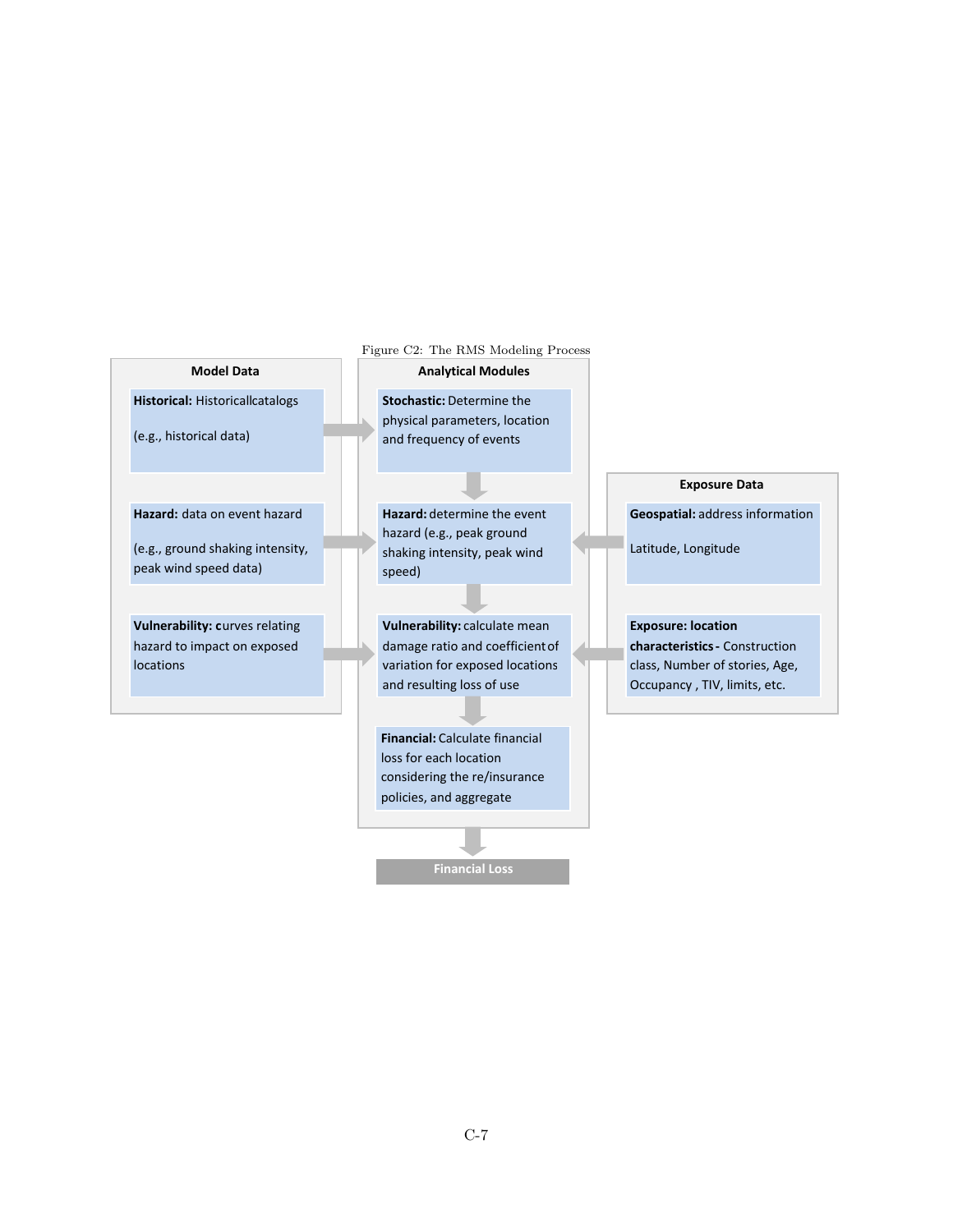The RMS Models can be used to perform both "deterministic" and "probabilistic" analyses. For a deterministic analysis, the RMS Models produce a loss estimate for a single historical or scenario event. For a probabilistic analysis, the model generates a loss for each of the tens of thousands of stochastic events and the results are displayed from highest to lowest in the form of a cumulative probability distribution, also called an "occurrence exceedance probability (or EP) curve,". The EP curve provides the full spectrum of possible losses and their related annual probabilities of exceedance for a given set of insurance exposures or contracts. By selecting a particular annual probability — for example the  $1\%$  or '100 year average return period' - it becomes possible to identify the magnitude of the associated loss at this probability. The integral under the EP curve is the amount that would need to be set aside each year to fund all future losses — known as the average annualized loss. The EP curve loss distribution is not a prediction of future losses, but is solely intended to be illustrative of the range of possible losses and the likelihood of occurrence of these losses thereof. In each RMS Model, the first three modules comprise a peril- and region- specific implementation, discussed in further detail herein. The Financial Analysis Module consists of elements common to all models, as described below.

#### 3.2.1. Financial Analysis Module

The Financial Analysis Module applies the MDR and the related CV generated by the Vulnerability Module for each event to estimate the distribution of losses both by location and in the aggregate for a given set of exposure data. To calculate the loss, the MDR for each coverage (i.e., building, contents and business interruption/alternative living expenses) at each location is applied to the insured values, resulting in an estimate of the ground-up economic loss to the value at risk at such location before applying the effects of insurance.

#### Secondary Uncertainty

Secondary uncertainty represents the uncertainty in the amount of loss, given that a specific event has occurred, and is represented in the model output by the event standard deviations. The Financial Analysis Module incorporates uncertainty from the following four sources: hazard uncertainty, vulnerability uncertainty, specification uncertainty and portfolio data uncertainty.

- Each peril has its own characteristic type of hazard uncertainty. Uncertainties related to windstorm perils include windfield and terrain effects.
- Vulnerability uncertainty refers to the uncertainty in the amount of damage a building may sustain given a specific local hazard condition.
- The uncertainty in the magnitude of loss can also be affected by the level of specificity of the relevant model parameters. Where it is possible to differentiate risk, a less detailed model produces a loss with a higher level of uncertainty. Specification uncertainty can arise from several sources: for example, the level of geographic resolution, construction characteristics, and local conditions can all be modeled at varying levels of detail. Refinements in a model's capacity to accurately reflect higher levels of detail in loss generation reduce the uncertainty in the model's loss estimates.
- Portfolio data uncertainty reflects the level of detail in the exposure data entered into the model, such as around the construction type, year of construction, and number of stories. More detailed data should mean reduced levels of uncertainty in the model. For example, using portfolio data with location information at the street address level instead of at the ZIP Code level generally decreases the secondary uncertainty.

#### Loss Amplification

Following a major catastrophic event, claims costs can exceed the normal cost of settlement due to a unique set of economic, social, and operational factors. Claims analysis studies from both the 2004 and 2005 hurricane season, as well as in research into other major catastrophes such as Hurricane Andrew in 1992 and the Northridge earthquake in 1994, show that loss amplification can be a significant source of loss.

One component of loss amplification is economic demand surge, the increase in the cost of labor and materials needed to make repairs as a result of shortages after a large event. However, in the aftermath of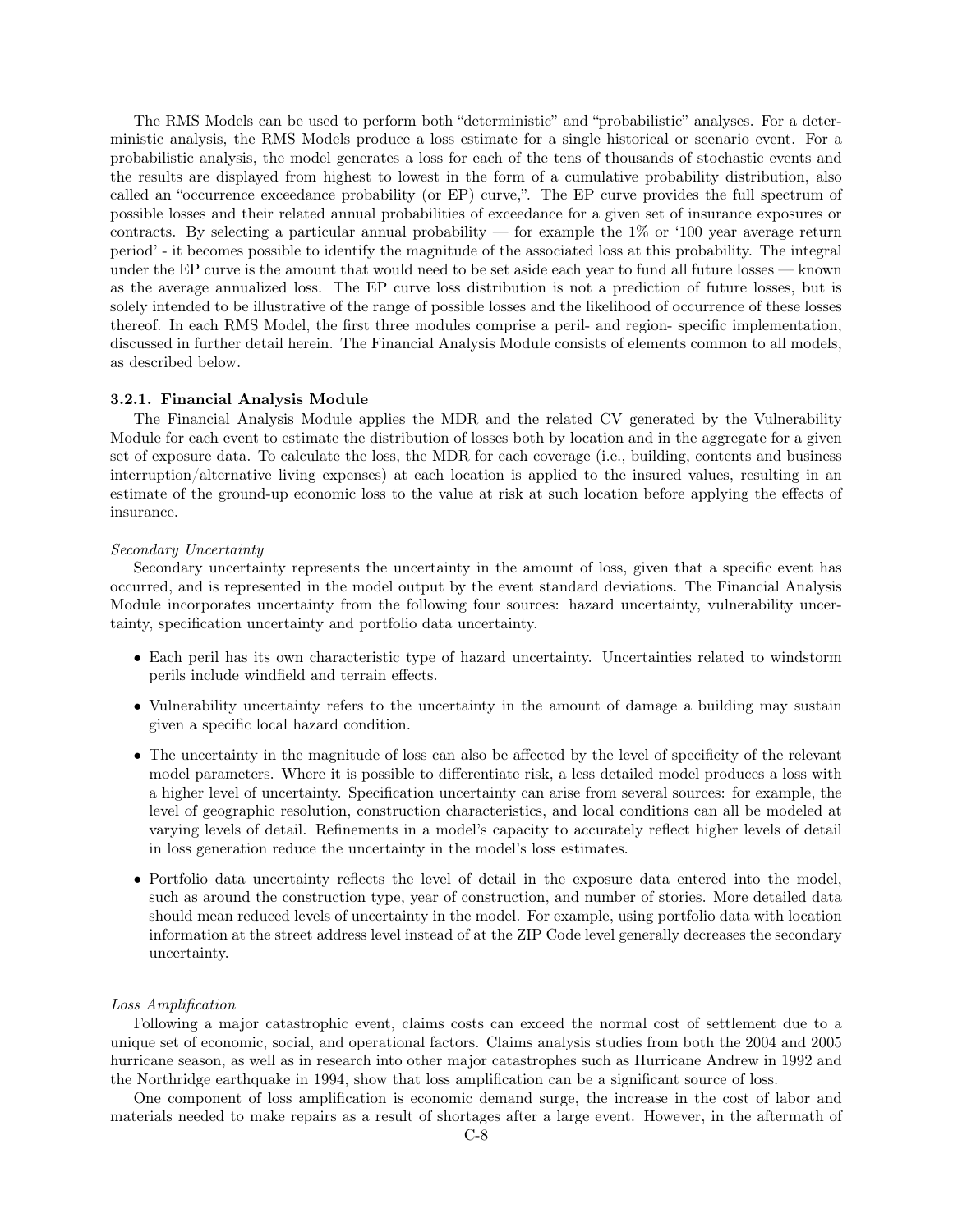Hurricane Katrina, RMS launched a research initiative to evaluate and quantify factors beyond economic demand surge that could further amplify losses in severe catastrophes. As a result of this research, RMS has updated and expanded the demand surge module by quantifying three major factors under a broader loss amplification methodology: economic demand surge, claims inflation, and coverage expansion in supercatastrophe (Super-Cat) scenarios.

- Economic Demand Surge. Economic demand surge (EDS) is defined as the rapid increase in the cost of building materials and labor cost as demand for repair exceeds supply or capacity of the construction sector following a major hurricane. Demand surge factors have been developed independently for each coverage, with building and business interruption coverage contributing more than contents. EDS varies by region in the U.S. and in Canada.
- Claims Inflation. The claims inflation factor considers the increased cost associated with an insurer's inability to fully adjust claims when the number of claims is too high to work in accordance with standard claim adjustment procedures. Claims inflation can only be triggered if an event has activated economic demand surge. The impact of this factor varies with the estimated number of claims occurring for an event. Overall, claims inflation has a minor impact compared to the other two post-event Loss amplification (PLA) components.
- Super-Cat. This component of loss amplification encompasses expanding losses from a range of factors including containment failures (flooding from levee or dam failure, pipeline or tank rupture, release of toxic chemicals), long-term evacuation (due to breakdown of local infrastructure, such as water or sewage systems and resulting contamination), or systemic economic consequences of a severe catastrophe (absence of labor force to make repairs; hotels and retail facilities incapable of opening due to lack of tourism). Primary escalation for Super Cat events occurs with respect to time-element (such as business interruption ("BI") and adjusted living expenses) losses. This effect was modeled for several major urban areas in the U.S.

Claims inflation and Super-Cat loss amplification effects occur with more extreme events than those that would cause economic demand surge. The effects of these three components of loss amplification compound multiplicatively.

## 3.3. The RMS North Atlantic Hurricane Model

The RMS North Atlantic Hurricane Model explicitly includes direct damage from wind and storm surge to property, contents and interrupted businesses in the Gulf States, Florida and the east coast of the United States.

By virtue of using empirical claims calibration, the model implicitly includes related hurricane property damage from tree-fall, wind missiles, rain infiltration etc. The RMS North Atlantic Hurricane Model does not include the following potential sources of non-modeled loss:

- Inland flooding from hurricane-related rainfall, though some wind-driven rain losses are implicitly included through the empirical claims calibration
- Chaotic weather systems such as tornadoes and hailstorms that sometimes accompany hurricanes, though damage caused by such weather systems may be implicitly included through the empirical claims calibration to the extent of their prevalence in past events to which the claims data pertain
- Losses from any source occurring in areas that experience wind speeds below a modeling threshold of 50 mph
- Claims adjustment expenses
- Off-premises power losses
- Losses not covered in insurance policies
- Policy coverage expansion, for example due to legal mandates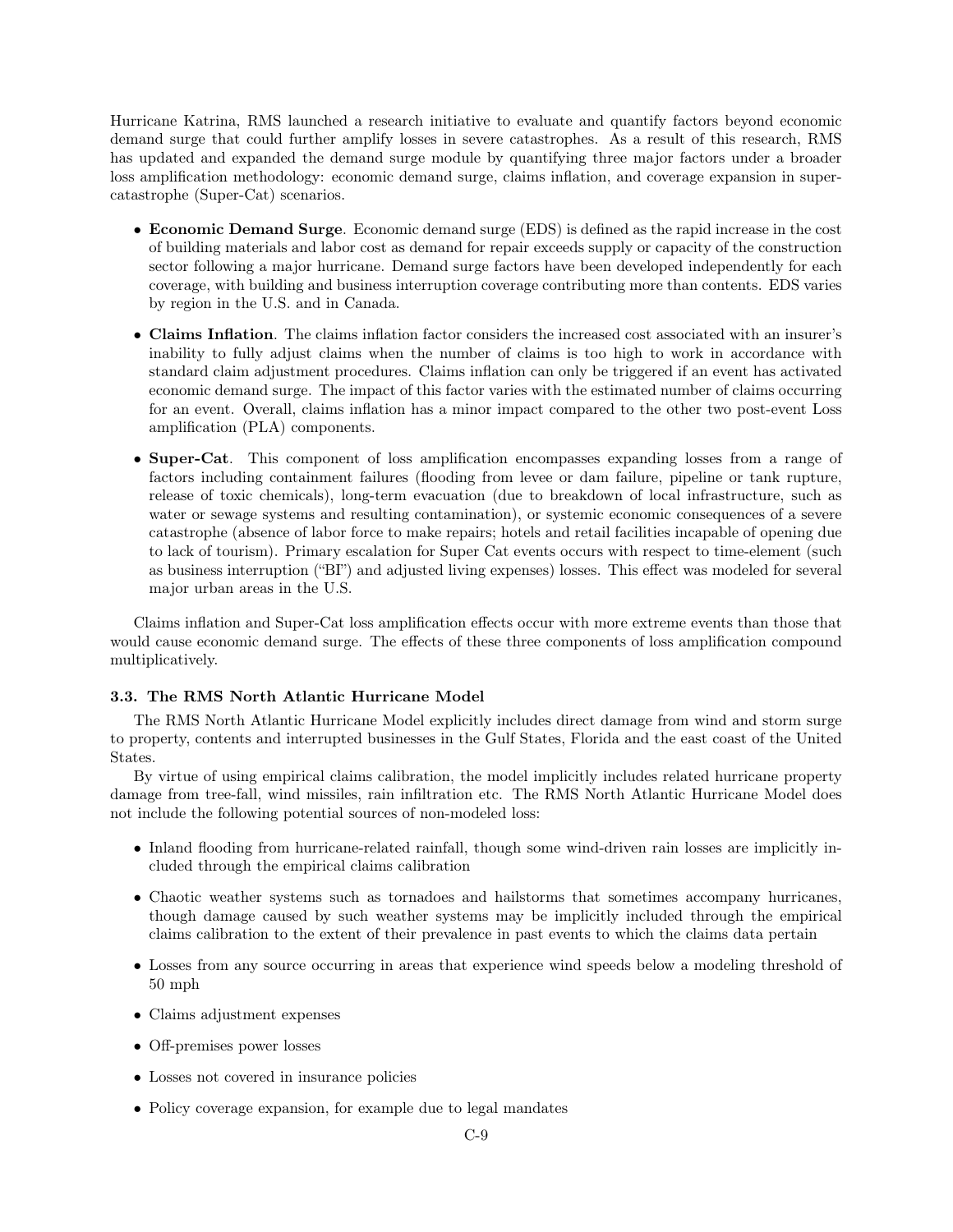• Contingent and other indirect time-element coverages (i.e., contingent business interruption)

Furthermore the RMS North Atlantic Hurricane Model does not include modeled storms that at no point over their life-cycles affect land as a hurricane (i.e., Category 1 or greater).

The RMS North Atlantic Hurricane Model's geographical coverage extends across 21 states of the continental United States and the District of Columbia, Hawaii, the Gulf of Mexico, the islands of the Caribbean and Canada. The 23 states/municipalities of the United States included within the RMS North Atlantic Hurricane Model are Alabama, Connecticut, Delaware, District of Columbia, Florida, Georgia, Hawaii, Louisiana, Maine, Maryland, Massachusetts, Mississippi, New Hampshire, New Jersey, New York, North Carolina, Pennsylvania, Rhode Island, South Carolina, Texas, Vermont, Virginia and West Virginia. The geographic extent of the model coverage is a reflection of the significant decay of wind hazard away from the coast. Tropical cyclones are fuelled by hot moisture-laden air from the ocean. Because hurricanes are dependent on ocean evaporation to sustain energy, the relatively lower moisture content over land contributes to the dissipation of winds after hurricane landfall.

While inland states may incur hurricane related losses from non-modeled sources such as inland flooding, their contribution to direct wind-related losses is very minor. During the period 1950 to 2013, approximately 98%[1](#page-9-0) of insured losses from Atlantic hurricanes occurred within the RMS Modeled Hurricane States, and is principally related to inland flood.

### 3.3.1. Hurricane Model

## Stochastic Event Module

The stochastic module consists of a set of tens of thousands of stochastic events that represent more than 100,000 years of hurricane activity. RMS scientists have used state-of-the-art modeling technologies to develop a stochastic event set made of events that are physically realistic and span the range of all possible storms that could occur in the coming years.

At the heart of the stochastic module is a statistical track model that relies on advanced statistical techniques (Hall & Jewson 2007) to extrapolate the HURDAT catalog (Jarvinen et al., 1984) and generate a set of stochastic tracks having similar statistical characteristics to the HURDAT historical tracks. Stochastic tracks are simulated from genesis (starting point) to lysis (last point) using a semi-parametric statistical track model that is based on historical data. Simulated hurricane tracks provide the key drivers of risk, including landfall intensity, landfall frequency, and landfall correlation.

The stochastic event module is calibrated to ensure that simulated landfall frequencies are in agreement with the historical record. Target landfall rates are computed on a set of linear coastal segments (or RMS gates) by smoothing the historical landfall rates. The RMS smoothing technique uses long coastal segments, obtained by extending each RMS gate in both directions and keeping the orientation constant. Historical storms that cross an extended gate contribute to the landfall rate at the corresponding original segment.

Importance sampling of the simulated tracks is performed to create a computationally efficient event set of 30,000 events used for loss cost determinations. Each of these events has a frequency of occurrence given by its mean Poisson rate. Because event frequencies were calibrated against history (HURDAT 1900–2011), this set of Poisson rates represents the RMS baseline model and this rate set is called the "RMS historical rate set."

#### Windfield (or Wind Hazard) Module

The wind hazard module calculates windfields from both landfalling hurricanes and bypassing storms. Once tracks and intensities have been simulated by the stochastic module, the windfield module simulates 10 meter, three-second peak gusts on a variable resolution grid. Size and shape of the time stepping windfields are generated using an analytical wind profile derived from Willoughby (2006). Peak gusts are the driver of building damage and are used as the basis of many building codes world-wide, including the U.S.

Wind Vulnerability Module

<span id="page-9-0"></span><sup>1</sup>Derived from Property Claim Services Data, 1950-2013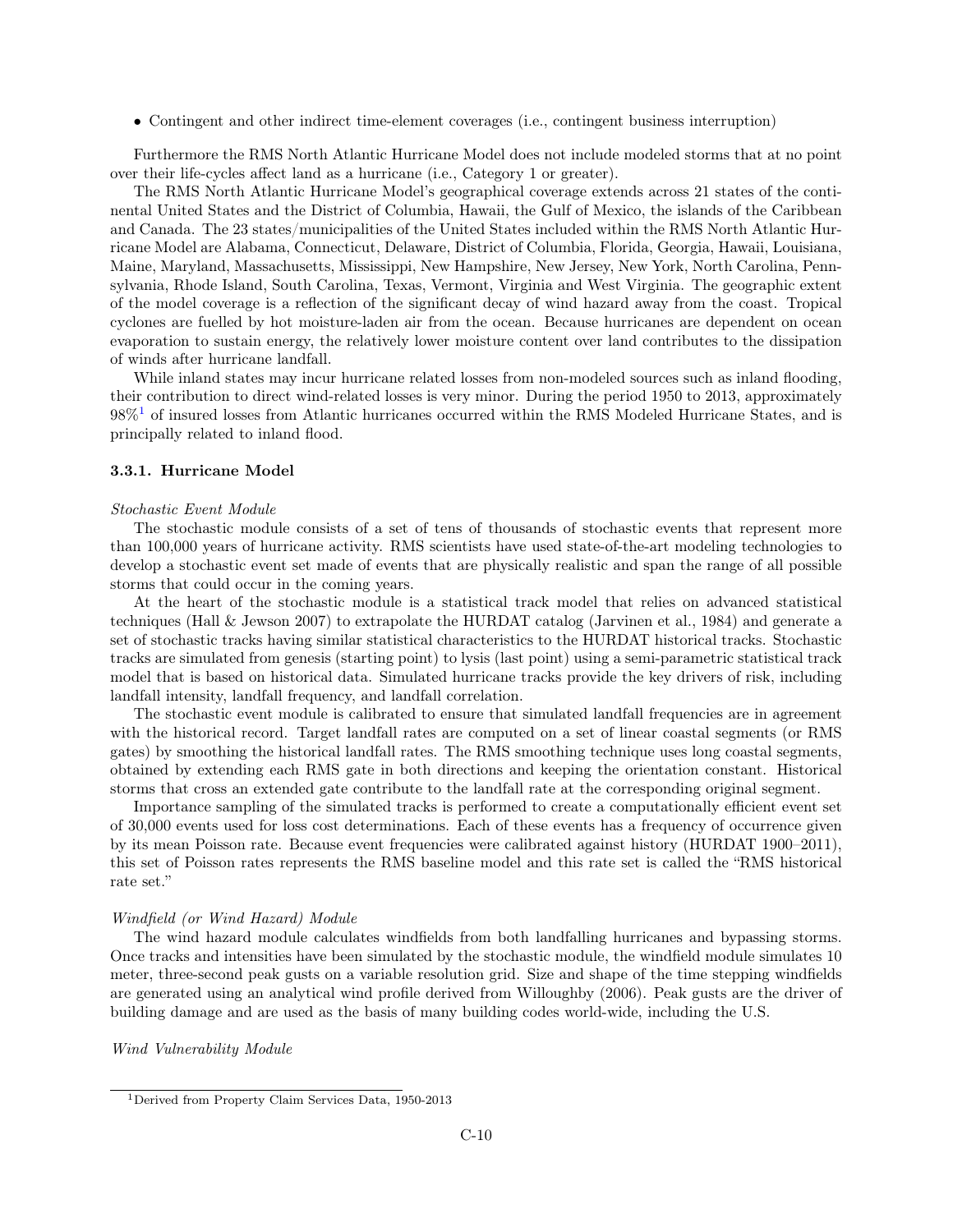The wind vulnerability module of the RMS U.S. Hurricane Model relates the expected proportion of physical damage for buildings and contents to the modelled peak three-second gust wind speed at that location. The severity of the damage is expressed in terms of a mean damage ratio (MDR), which is defined as the ratio of the expected cost to repair the damaged property relative to its replacement cost. The wind vulnerability module also estimates the variability in the expected damage ratio and models this with a beta distribution. Time-element losses due to business interruption and additional living expenses are estimated using occupancy-dependent facility restoration functions that relate the expected duration of the loss of use to the modeled building damage.

### 3.3.2. Storm Surge Model

The RMS North Atlantic Hurricane storm surge model utilizes the latest technology to quantify the risk of storm surge for the U.S. Atlantic and Gulf coastlines (from Texas to Maine). The model system uses wind and pressure fields, over the lifetime of the storm, from the stochastic event set of the RMS North Atlantic Hurricane Model as forcing (i.e., as input) for the state-of-the-art MIKE 21 hydrodynamic model system to estimate still-water (i.e. without wave effects) storm surges and wave impacts. The impact of rainfall accumulation during an event is not considered in the modeling of storm surge levels.

### Storm Surge Hazard Module

Storm surge in the numerical model is driven by the wind-stress from the time-stepping windfield and the cyclones' low pressure field, together with the changes in sea level that accompany the tides. The storm surge is dependent on the storm's characteristics in the lead up to landfall, with a large storm surge resulting from the accumulated impact of low pressures and wind-stress acting for many days before the storm nears the coast. Storms may often weaken just at landfall but still retain much of the surge associated with their offshore intensity. For example, Hurricane Katrina, which reached Category 5 intensity in the Gulf of Mexico but weakened to Category 3 at landfall, produced a powerful 27-foot surge on the Mississippi coast.

In urban coastal areas, the resolution of the surge footprint is 100m. This resolution decreases to 500m and greater in non-urban areas. To calculate the surge hazard at a specified location the elevation of the terrain is subtracted from the surge height at the location to determine the depth of flooding. Once the elevation is subtracted from the surge height, the wave height is calculated based on the depth of flooding and the velocity of the flow. The velocity of the flow is dependent on the proximity to the open sea and the effects of local topography on the flow. For buildings that meet the construction class and year built criteria, and are within a FEMA zone, the Base Flood Elevation is applied to the lower floor of the property to calculate an effective flood depth. RMS has implemented improved elevation data based on the USGS National Elevation Dataset (NED), enhanced with airborne LIDAR data where available, and stored on an underlying 100m uniform resolution grid.

#### Storm Surge Vulnerability Module

### Storm Surge Vulnerability

The U.S. storm surge vulnerability module relates the expected amount of physical damage to buildings and contents to the modeled storm surge flood depth and the effects of wave action, if present. Like the wind vulnerability module, the severity of the damage is expressed in terms of a mean damage ratio (MDR) while the variability in the damage is characterized using a beta probability distribution. The U.S. storm surge vulnerability functions for buildings and contents are derived from a database of flood-related damage observations compiled by the U.S. Army Corps of Engineers (USACE) from major flood events in the U.S. This database consists of flood-depth-damage-ratio relationships that relate the incurred flood-related loss to the observed flood depth for different occupancy types. The storm surge vulnerability functions implemented in RiskLink also incorporate structural-engineering-based adjustments to account for the effects of the building height and construction class on the expected damage and are calibrated and validated using claims data from multiple storms.

### Low Velocity Flooding and Wave Action

There are two sets of vulnerability functions in the storm surge model—one representing the damage caused by low-velocity flooding and a second for modeling the additional damage caused by wave action.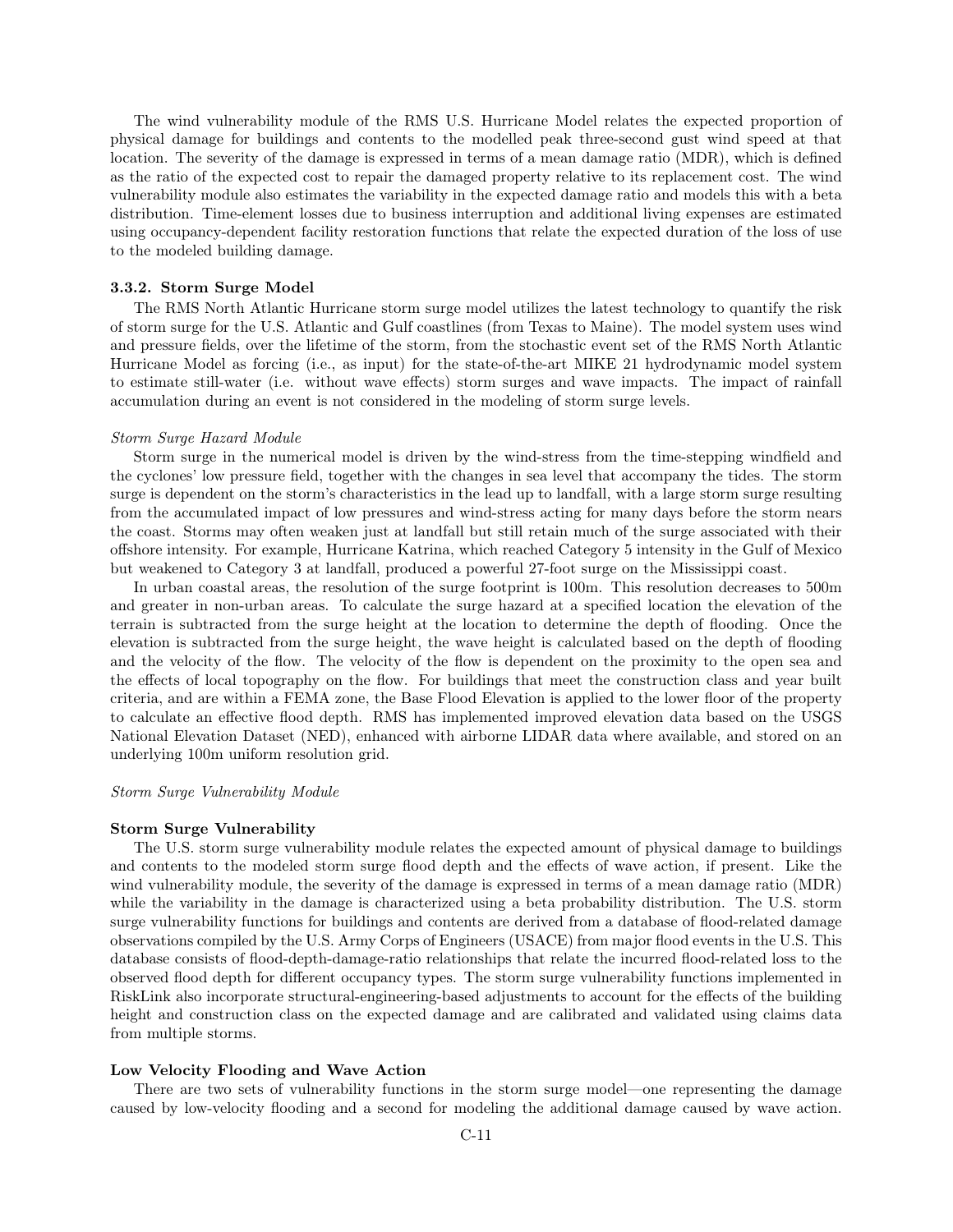The low-velocity flooding curves, which are referred to as surge vulnerability functions, relate the MDR of a building or its contents to the estimated flood depth according to its occupancy type, construction class and number of stories. The wave vulnerability functions are used for loss calculations when a location has been characterized as unsheltered and the water depth exceeds seven feet. For a given building type and surge depth, the damage ratio predicted by the wave vulnerability function will be higher than that simply from low-velocity flow.

## 3.4. Modifying the RMS North Atlantic Hurricane Model to account for climate change

The RMS North Atlantic Hurricane Model can be adjusted to account for changed climate conditions by modifying various components of the above detailed model.

- Local sea level rise projections [\(Kopp et al.,](#page-12-8) [accepted, 2014\)](#page-12-8) can be incorporated via adjusting the "Storm Surge Hazard Module"
- Changes in hurricane frequency and intensity [\(Emmanuel](#page-12-9) [2013](#page-12-9) and [Knutson et al.](#page-12-10) [2013\)](#page-12-10) can be incorporated via adjustments to the "Stochastic Event Module" and specifically the frequency of occurrence of each event in the event set, i.e. by creation of alternative "rate sets"

Each adjustment can be applied independently or in combination to create multiple alternative versions of the RMS North Atlantic Hurricane Model conditioned on a specified future climate state. For the purposes of this report many hundred alternative versions of the model were created to span the range of time periods, RCPs, sea-level rise projections as well as alternative models / inputs for the changes in Hurricane Frequency and Intensity.

#### Local Sea Level Rise Projections

The "Storm Surge Hazard Model" calculates the local inundation of each stochastic event on 18 local grids nested within a lower resolution regional gird covering the domain of the model. The local sea level rise projections from [Kopp et al.](#page-12-8) [\(accepted, 2014\)](#page-12-8) were mapped to the individual local grids to assign a grid specific increase in sea level. The surge height of the footprint of each event was then adjusted at this local level before being recombined into a coherent 'event' footprint (which can cover multiple local grids).

#### Change in Hurricane Frequency and Intensity

The projections of future Hurricane activity in [Knutson et al.](#page-12-10) [\(2013\)](#page-12-10) provide the percentage change in activity in the Atlantic basin by category of storm for the multi-model ensemble mean from phase 5 of the Couple Model Inter-comparison Project using Representative Concentration Pathway 4.5. These changes were mapped directly to the "RMS historical rate set" according to the maximum lifetime intensity category of each storm in the event set. Knutson et al. provide the relevant changes by storm intensity Category for early- and late-twenty-first century time-slices, from which linear interpolation / extrapolation was used to infer the changes at the relevant time-periods required for this report.

The projections of future Hurricane activity in [Emmanuel](#page-12-9) [\(2013\)](#page-12-9) (supplemented through personal communications) were obtained as absolute values for basin activity and for activity at landfall (across the entire north Atlantic domain) by maximum storm intensity (as measured by the maximum 1-min sustained wind speed). Projections were provided for 6 individual General Circulation Models from phase 5 of the Couple Model Inter-comparison Project using Representative Concentration Pathway 8.5. Projections were provided for current, mid- and late-twenty-first century time-slices. The difference between the future and current activity is used to define a percentage change in activity and linear interpolation / extrapolation is used to infer the percentage changes at the relevant time-periods consistent with this report. The changes are mapped directly the "RMS historical rate set" according to maximum lifetime category or maximum landfall category of each storm in the event set to create multiple alternative rate sets.

# Bibliography

<span id="page-11-0"></span>Deschênes, O., Greenstone, M., 2011. Climate change, mortality, and adaptation: Evidence from annual fluctuations in weather in the US. American Economic Journal: Applied Economics 3, 152–185.